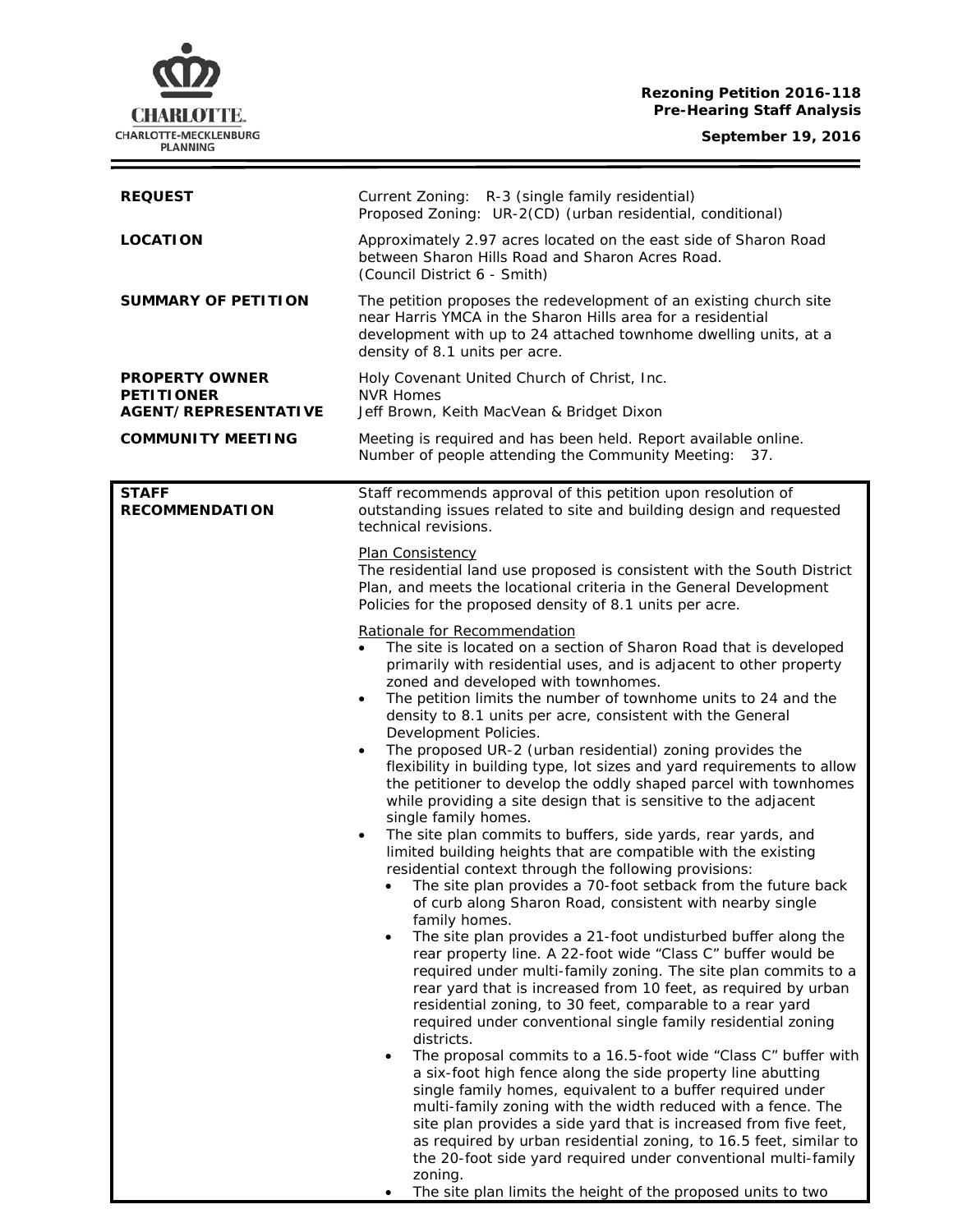## stories not to exceed 40 feet, which is the same height allowed for single family homes.

# **PLANNING STAFF REVIEW**

#### • **Proposed Request Details**

The site plan accompanying this petition contains the following provisions:

- Allows up to 24 single family attached dwelling units in up to seven buildings for a density of 8.1 units per acre.
- Limits the number of units in each building to five units or fewer.
- Limits the building height to two stories and up to 40 feet.
- Provides a 70-foot building setback along Sharon Lane with a 39 to 45-foot landscaped setback behind the public sidewalk.
- Provides a 16.5-foot buffer along the northern and southern property lines and a 30-foot rear yard with a 21-foot undisturbed buffer along the eastern property line.
- Provides access via a private drive off Sharon Road with a planting strip and sidewalk on at least one side and a series of woonerfs, which are streets shared between pedestrians and vehicles that are designed to slow down traffic without speed humps, stop lights or stop signs. The petitioner is proposing two woonerf designs, one with parking and one without; both include varied, enhanced pavement material and planting areas.
- Provides building elevation and architectural commitments for building materials, blank walls and garage doors.
- Proposes a five-foot decorative fence with brick or stone pillars and landscaping along Sharon Road behind the public sidewalk.
- Commits to screening meter banks, HVAC and related mechanical equipment from adjoining properties and from public view and screening backflow preventers from public view.
- Specifies that each unit will have a two-car garage.
- Commits to providing no less than eight visitor parking spaces.
- Limits the height of detached lighting to 16 feet.
- Provides a CATS bus waiting pad.
- Proposes solid waste collection via roll out service collected by the City of Charlotte.
- Specifies that the petitioner will use good faith efforts to not begin construction on Saturday mornings before 8:30 am and to avoid late night concrete pours.

### • **Existing Zoning and Land Use**

- The site is developed with a church in R-3 (single family residential) zoning.
- This section of Sharon Road is zoned R-3 (single family residential), INST(CD) (institutional, conditional), R-15MF (multi-family residential), and UR-1(CD) (urban residential, conditional) and developed with single family homes, townhomes and institutional uses including the Harris YMCA.
- Property surrounding the subject site is developed with single family detached and attached dwelling units zoned R-3 (single family residential) and R-15MF (multi-family residential).
- See "Rezoning Map" for existing zoning in the area.

#### • **Rezoning History in Area**

• Petition 2015-014 rezoned approximately 4.66 acres located on the northeast corner at the intersection of Park Road and Sharon Road from R-3 (single family residential) to UR-2(CD) (urban residential, conditional) to allow a maximum of 18 single family attached units and up to 36 multi-family dwelling units for a density of 11.6 units per acre.

## • **Public Plans and Policies**

- The *South District Plan* (1993) shows the subject property as single family residential up to three dwelling units per acre. The plan references the residential location criteria of the *General Development Policies* for areas of higher density development.
- The *General Development Policies* (GDP) provides policy guidance for evaluating proposed residential densities greater than four units per acre. The petition meets the *General Development Policies* locational criteria for the density requested as illustrated in the table below. The petitioner is requesting 8.1 units per acre.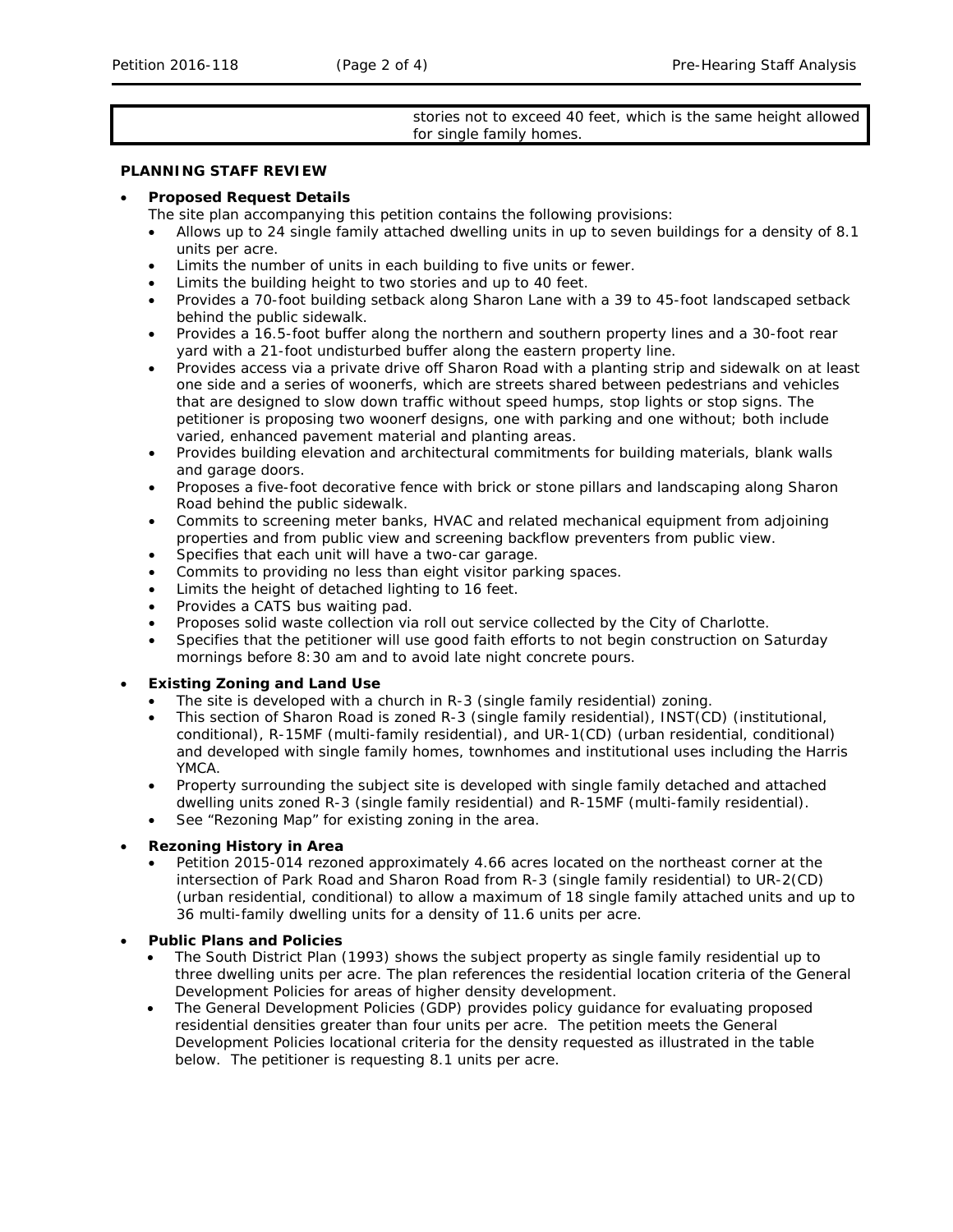| <b>Assessment Criteria</b>         | Density Category - up to 12 dua |
|------------------------------------|---------------------------------|
| Meeting with Staff                 | $1$ (Yes)                       |
| Sewer and Water Availability       | 2 (CMUD)                        |
| Land Use Accessibility             | 2 (Medium)                      |
| <b>Connectivity Analysis</b>       | 4 (Medium High)                 |
| <b>Road Network Evaluation</b>     | 0(No)                           |
| Design Guidelines                  | 4 (Yes)                         |
| Other Opportunities or Constraints | ΝA                              |
| <b>Minimum Points Needed: 12</b>   | <b>Total Points: 13</b>         |

# **TRANSPORTATION CONSIDERATIONS**

- The site is located on a minor thoroughfare between unsignalized intersections. The current site plan replaces existing, narrow back of curb sidewalk with wider, buffered sidewalk. While sufficient right-of-way reservation along Sharon Road has been included in the current site plan, CDOT requests that the petitioner place the proposed sidewalk in the future location as described.
- See Outstanding Issues, Notes 6 and 7, and Requested Technical Revisions, Note 14.
- **Vehicle Trip Generation:**
	- Current Zoning:

Existing Use: 55 trips per day (based on 5,875-square foot church). Entitlement: 80 trips per day (based on eight single family dwellings). Proposed Zoning: 190 trips per day (based on 24 townhomes).

**DEPARTMENT COMMENTS** (see full department reports online)

- **Charlotte Area Transit System:** No issues.
- **Charlotte Department of Neighborhood & Business Services:** No issues.
- **Charlotte Fire Department:** No on-street parking on roads less than 26-foot clear width. See Outstanding Issues, Note 8.
- **Charlotte-Mecklenburg Schools:** The development allowed under the existing zoning would generate five students, while the development allowed under the proposed zoning will produce four students. Therefore, the net increase in the number of students generated from existing zoning to proposed zoning is zero students. The proposed development is not projected to increase the school utilization (without mobile classroom units) for Beverly Woods Elementary (113%), Carmel Middle (103%), or South Mecklenburg High (142%).
- **Charlotte-Mecklenburg Storm Water Services:** No issues.
- **Charlotte Water:** Charlotte Water has water system availability for the rezoning boundary via an existing 12-inch water distribution main located along Sharon Road and an eight-inch water distribution main located along Sharon Road. Charlotte Water has sewer system availability for the rezoning boundary via an existing eight-inch gravity sewer main located along Sharon Road.
- **Engineering and Property Management:** See Requested Technical Revisions, Note 15.
- **Mecklenburg County Land Use and Environmental Services Agency:** No comments received.
- **Mecklenburg County Parks and Recreation Department:** No issues.

# **OUTSTANDING ISSUES**

#### Site and Building Design

- 1. Provide a potential location for garbage/recycling or delete Note 2 under "Solid Waste."
- 2. Provide an architectural note that addresses further variation in stoop design to minimize the length of uninterrupted fascia; three different stoop designs with varying architectural treatments should be provided for individual units. Revise the rendering to show the appropriate solution.
- 3. Revise the rendering to accurately depict the streetscape and fence along Sharon Road.
- 4. Provide an updated elevation of the Sharon Road building frontage in addition to the rendering.
- 5. Specify that the material transitions within the woonerf will be flush in both A and B options.
- Transportation
- 6. Revise the site plan to include planting strip and sidewalk along both sides of the east-west drive aisle.
- 7. Revise the site plan to show/label future curbline (24 feet from existing centerline to back of curb) and place sidewalk in correct future location (back of sidewalk 38 feet from existing centerline). Adjust planting strip width accordingly.